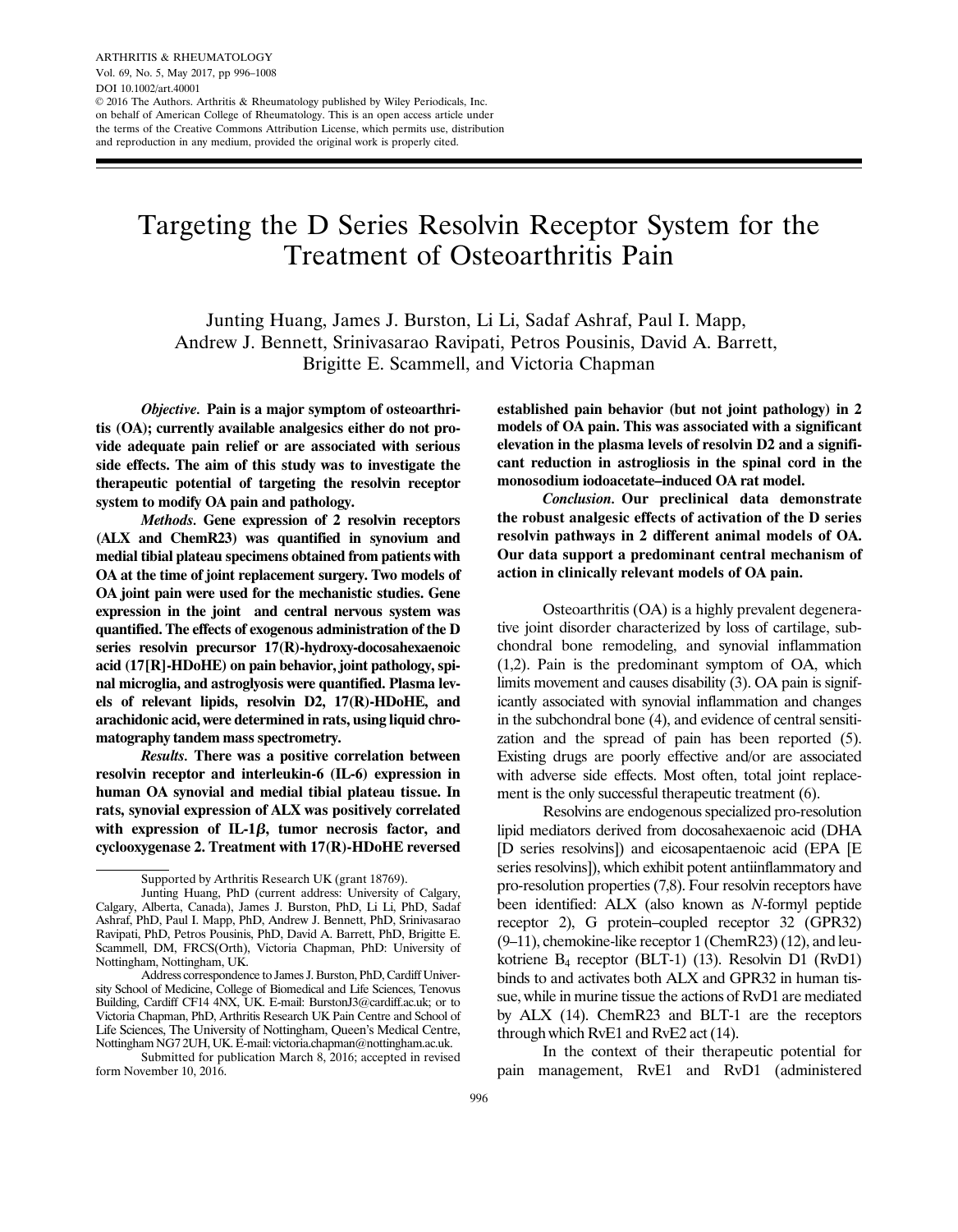exogenously) attenuate pain behavior in models of acute inflammatory pain (15,16) and a model of chronic adjuvant-induced arthritis (17). RvD1 inhibits the activity of some temperature-sensitive transient receptor potential (TRP) ion channels expressed by the primary afferent sensory fibers TRP ankyrin 1 (TRPA-1) (18) and TRP vanilloid channel 3 (TRPV-3) (19), but not TRPV-1. Due to the rapid degradation of resolvins, local (intraplantar or intrathecal) routes of administration have been studied. Spinal administration of RvE1 reduced capsaicin- and tumor necrosis factor (TNF)–induced spontaneous pain and hypersensitivity in mice and partially attenuated pain behavior in models of neuropathic pain (20). RvD1 and RvE1 can modulate TRPV-1 and TNF responses in the spinal cord  $(20-22)$  and inhibit phosphorylation of Nmethyl-D-aspartate receptors and cytokine expression in the spinal cord in the setting of chronic pancreatitisinduced pain (23). Thus, both peripheral and spinal mechanisms of action contribute to the inhibitory effects of the resolvins in models of inflammatory and neuropathic pain, with predominant peripheral antiinflammatory mechanisms including inhibition of neutrophil infiltration, edema, and proinflammatory cytokine expression (21).

The therapeutic potential of exogenously administered RvD1 and RvE1 may be limited by instability and short durations of action. Treatment with precursors of the active molecules offers an alternative longer-lasting and beneficial approach (17), as does the development of chemically and metabolically stable analogs such as 17R-hydroxy-19-parafluorophenoxy-resolvin D1 (24). Inhibitory effects of a precursor of RvD1, 17(R)-hydroxy-docosahexaenoic acid (17[R]-HDoHE), on mechanical hyperalgesia in a model of inflammatory joint pain have been reported and associated with reductions in hind paw levels of TNF and interleukin- $1\beta$  (IL-1 $\beta$ ) and spinal cord expression of NF- $\kappa$ B and cyclooxygenase 2 (COX-2) (17). These data suggest that exogenous augmentation of resolvin precursors has therapeutic potential for the treatment of pain states that are underpinned by peripheral and/or central sensitization mechanisms.

The aim of the current study was to provide new clinical and preclinical evidence for the therapeutic potential of the D series resolvin pathway for the treatment of OA pain. Using 2 different clinically relevant models of OA joint pain, we performed mechanistic studies to interrogate the contribution of peripheral joint versus spinal cord sites of action of this novel class of analgesics.

## PATIENTS AND METHODS

Subjects. Research using clinical samples was approved by generic ethics committees for the Nottingham University

Hospitals NHS Trust Biobank (reference no. RSCH 488). Human synovial tissue and bone from the medial tibial plateau were obtained from 15 patients who underwent total knee replacement (TKR) surgery for OA pain. These tissues were selected on the basis of established associations between inflammation, bone remodeling, and pain (1,2). Fresh tissue samples were collected from the surgical team and snap-frozen and stored in a -80°C freezer at the Biobank, City Hospital, University of Nottingham. Fresh synovial tissue specimens  $(n = 15)$  and medial tibial plateau specimens ( $n = 14$ ) were used to quantify gene expression.

Animals and model induction. Animal experiments were approved by the Nottingham University ethics committee, and all procedures were approved by the UK Home Office in accordance with the Animals (Scientific Procedures) Act 1986 and conform to the guidelines of the International Association for the Study of Pain. Adult male Sprague-Dawley rats  $(n = 166)$ were used (Charles River). All procedures and testing were performed in a blinded manner. The model of monosodium iodoacetate (MIA)–induced OA pain was generated as previously described (25). The medial meniscal transection (MNX) induction model of OA pain was based on previously described methods (26) (see also Supplementary Methods, available on the Arthritis & Rheumatology web site at [http://onlinelibrary.wiley.](http://onlinelibrary.wiley.com/doi/10.1002/art.40001/abstract) [com/doi/10.1002/art.40001/abstract](http://onlinelibrary.wiley.com/doi/10.1002/art.40001/abstract)).

Pharmacologic interventions and assessment of pain behavior. Weight-bearing asymmetry and hind paw mechanical withdrawal thresholds were determined using a Linton incapacitance tester and von Frey monofilaments (Linton Instrumentation; bending force 1–26g, respectively) as previously described (27) (see Supplementary Methods). An RvD1 precursor, 17(R)-HDoHE, also known as 17(R)-HDHA, was purchased from Cayman Chemical. This precursor gives rise to the production of 17R RvD1 and 17R RvD2, epimers of endogenous RvD1, RvD2, RvD3, and RvD4 (synthesized from 17[S]-HDoHE), and aspirin-triggered epimers (17R forms), when COX-2 is acetylated (14).

The 17(R)-HDoHE (stock solution 100  $\mu$ g/ml in ethanol) was diluted in normal sterile saline to provide a concentration of 1 ng/ $\mu$ l. The vehicle solution consisted of 1% ethanol solution in 99% saline. A series of different pharmacologic studies were performed using 300 ng of  $17(R)$ -HDoHE in 300  $\mu$ l saline administered intraperitoneally. Study 1 determined the effects of a single injection of 17(R)-HDoHE on pain behavior on day 14 after induction of the model. Study 2 determined the effects of repeated administration of 17(R)-HDoHE (300 ng in  $300 \mu l$  saline, every other day from day 14 until day 28 after induction of the model) on pain behavior in the MIA-induced OA pain model and the MNX induction model of OA pain. Study 3 determined the effects of discontinuous administration of 17(R)-HDoHE (300 ng in 300  $\mu$ l saline, from day 14 to day 22 after induction of the model) on pain behavior, quantified until day 35 after induction of the model. All of the drug intervention studies were conducted in a blinded manner.

Quantitative real-time polymerase chain reaction. At the end of the behavioral studies, the rats were killed via an overdose of sodium pentobarbital, and fresh-frozen spinal cords and synovial tissue were collected and stored at  $-80^{\circ}$ C. Tissues were homogenized in ice-cold TRI Reagent to extract total RNA from the samples, as previously described (26). Human OA synovial tissue collected at the time of TKR surgery was homogenized in cold TRI Reagent, and RNA was extracted as previously described. Bone from the mid part of the medial tibial plateau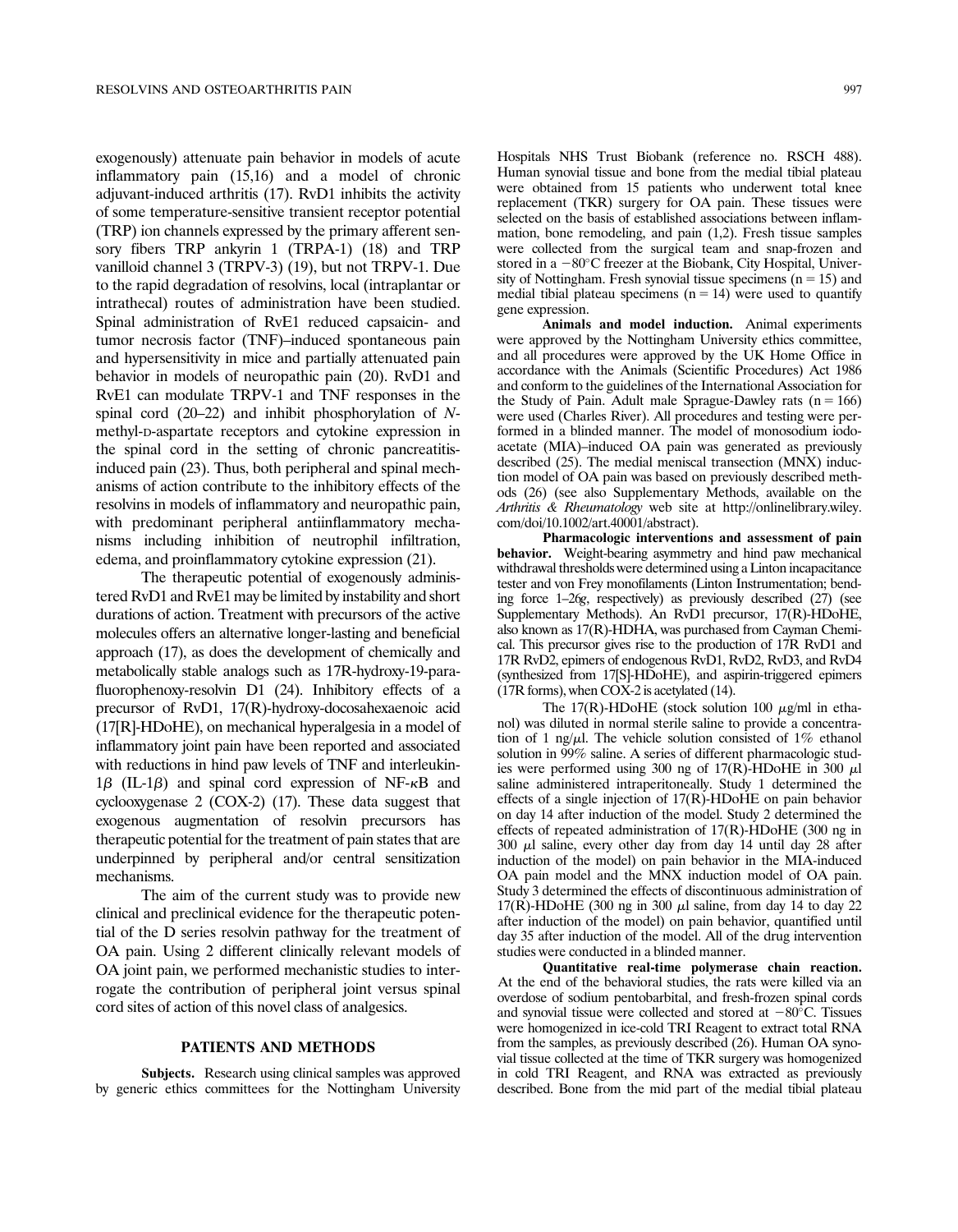

Figure 1. Expression of resolvin receptors ALX and ChemR23 in human osteoarthritis (OA) joint tissue. A and  $B$ , Transformed  $C_t$  values for resolvin receptors ALX and ChemR23 mRNA in synovium (A) and medial tibial plateau (B) specimens obtained from patients with end-stage OA. Expression of ChemR23 was significantly higher than that of ALX in both OA synovium ( $n = 15$  specimens) (A) and medial tibial plateau  $(n = 14$  specimens) (B), as shown by a larger transformed C<sub>t</sub> value (maximum cycle number for run – cycle number at which exponential amplification occurs). Bars show the mean  $\pm$  SEM. \*\*\*\* =  $P < 0.0001$  by unpaired t-test. C–F, Correlations of ALX and ChemR23 with the cytokine interleukin-6 (IL-6) and the enzyme 15-lipoxygenase 1 (15-LOX-1) in human medial tibial plateau tissue. G–J, Correlations of ALX and ChemR23 with IL-6 and 15-LOX-1 in human synovium.

collected at the time of TKR surgery was pulverized in liquid nitrogen, and RNA was extracted in TRI Reagent. RNA samples were kept in a  $-80^{\circ}$ C freezer for future use (see Supplementary Methods, available on the Arthritis & Rheumatology web site at [http://](http://onlinelibrary.wiley.com/doi/10.1002/art.40001/abstract) [onlinelibrary.wiley.com/doi/10.1002/art.40001/abstract\)](http://onlinelibrary.wiley.com/doi/10.1002/art.40001/abstract). Expression of target genes was quantified using previously described methods (26,28). Primers and probes were designed using Primer Express 3.0 software (Applied Biosystems) and synthesized by personnel at MWG Biotech, and minor groove binder probes were biosynthesized by personnel at Applied Biosystems (see Supplementary Methods).

Glial cell immunofluorescence analysis. Rats were killed by sodium pentobarbital overdose and transcardially perfused with saline and then 4% paraformaldehyde, pH 7.4 (Sigma). The lumbar spinal cord was removed, postfixed in 4% paraformaldehyde, and stored in 30% sucrose. The spinal cord was then sectioned, and immunohistochemical analysis was performed using mouse anti–glial fibrillary acidic protein (anti-GFAP) antibodies (1:100) (Fisher Scientific), as previously described (26) (see Supplementary Methods).

Histologic staining and scoring of knee joints. Cartilage histopathology was scored from 0 (normal) to 5 (severe

degeneration), and a total joint damage score (range 0–15) was obtained by combining the cartilage score with the score for joint involvement (range 0–3) (29). Synovial inflammation was graded on a scale of 0 (lining layer,  $1-2$  cells thick) to 3 (lining layer  $>9$ cells thick and/or severe increase in cellularity), as previously described (29). Sections from the posterior half of the knee joints were dewaxed and recalcified with calcium chloride and magnesium chloride before tartrate-resistant acid phosphatase (TRAP) staining was conducted using a commercially available kit (F386A; Sigma-Aldrich). TRAP-positive osteoclasts were quantified as previously described (29) (see also Supplementary Methods, available on the Arthritis & Rheumatology web site at [http://](http://onlinelibrary.wiley.com/doi/10.1002/art.40001/abstract) [onlinelibrary.wiley.com/doi/10.1002/art.40001/abstract\)](http://onlinelibrary.wiley.com/doi/10.1002/art.40001/abstract).

Statistical analysis. Data were analyzed with GraphPad Prism version 5 or 6 and are presented as the mean  $\pm$  SEM. Behavioral data were analyzed by two-way analysis of variance (ANOVA) with Bonferroni post hoc correction. Histologic scoring was analyzed by one-way ANOVA with Bonferroni post hoc test or by Kruskal-Wallis ANOVA followed by Dunn's post hoc test for nonparametric data. Gene expression levels were analyzed by unpaired t-test (parametric data) or Mann-Whitney test (nonparametric data). Correlations between gene expression of resolvin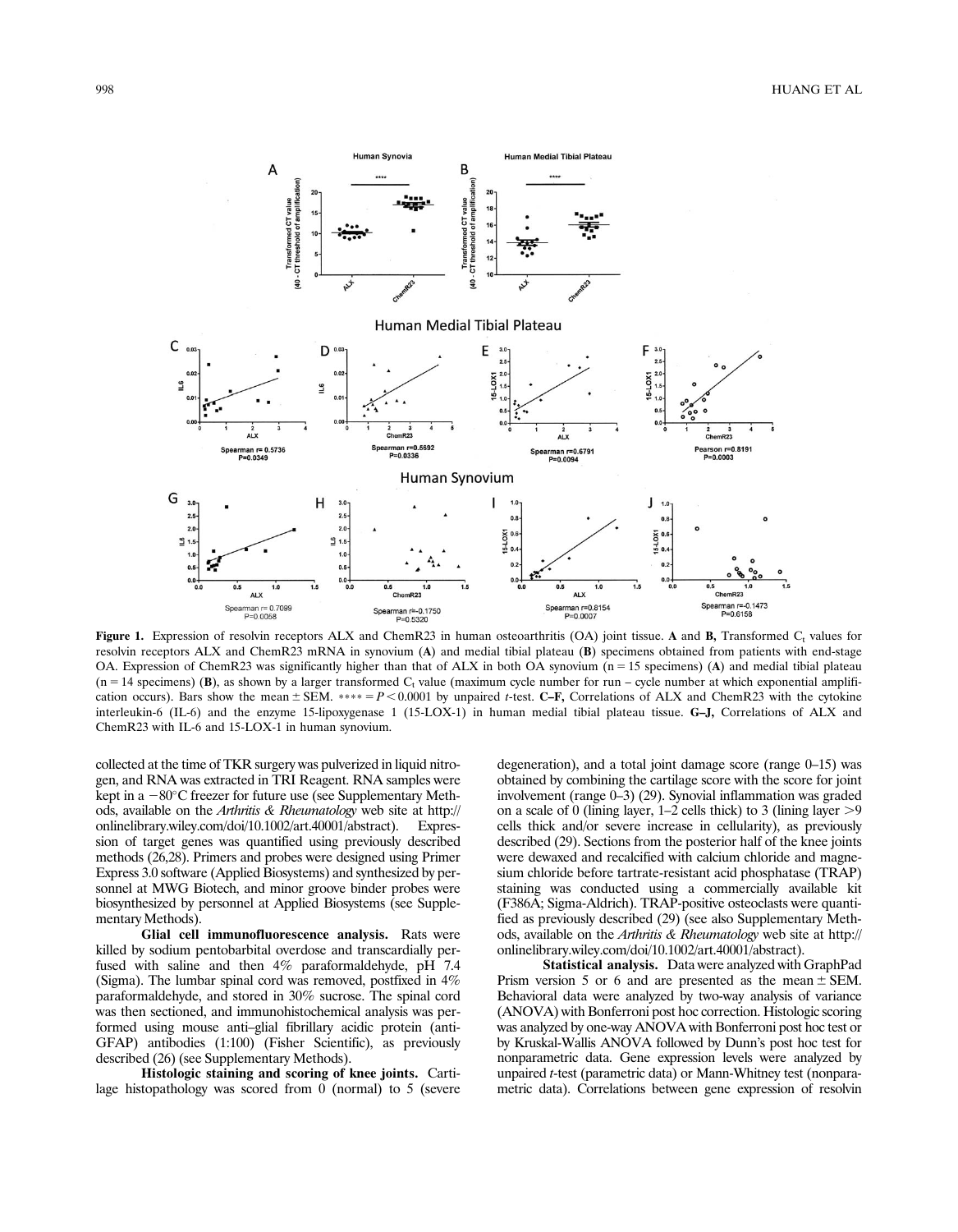

Figure 2. Expression of resolvin receptors ALX and ChemR23 in rat osteoarthritis (OA) joint tissue. A and B, Significant weight-bearing asymmetry (A) and decreased ipsilateral paw withdrawal thresholds (B) following intraarticular injection of monosodium iodoacetate (MIA) into the knee joints (MIA-treated rats) compared with saline-treated control rats (n = 8 per group). Values are the mean  $\pm$  SEM. \*\*\*\* = P < 0.0001 versus control, by two-way analysis of variance with Bonferroni's post hoc test. C and D, Decreased synovial expression of ChemR23 in MIAtreated rats compared with saline-treated control rats on day 14 (C) and day 35 (D). E and  $F$ , Comparable expression of ALX in the synovium of MIA-treated rats and saline-treated rats on day 14 (E) and day 35 (F) (n = 7–8 per group). Bars in C–F show the mean  $\pm$  SEM.  $\ast$  =  $P$  < 0.05;  $** = P < 0.01$  by unpaired *t*-test.

receptors and pain behavior or genes of interest were analyzed using Pearson's correlation coefficient (parametric data) or Spearman's correlation coefficient (nonparametric data) analysis. For immunofluorescence analysis, data were analyzed by one-way ANOVA with Bonferroni post hoc test. Correlations between spinal GFAP expression and weight-bearing asymmetry and the ipsilateral paw withdrawal threshold were determined by a Spearman's correlation.

#### RESULTS

#### Expression of ChemR23 and ALX messenger RNA

(mRNA) in the OA joint. Both ALX and ChemR23 were present in human synovium and medial tibial plateau bone obtained following TKR surgery for OA (Figures 1A and B). For the synovium, there was an approximate  $6\text{-}C_{t}$  difference between ChemR23 and ALX, and for the medial tibial plateau bone there was a  $2-C_t$  difference, indicating higher expression of ChemR23 compared with ALX in both tissues. Given the role of these receptors in regulating inflammatory signaling, it is noteworthy that the expression of both ChemR23 and ALX was positively correlated with mRNA expression of IL-6 in the medial tibial plateau bone

(Figures 1C and D). Expression of both ChemR23 and ALX was also positively correlated with expression of the enzyme 15-lipoxygenase 1 (15-LOX-1) in the medial tibial plateau bone (Figures 1E and F). In the synovium, correlations were less robust. Expression of ALX but not ChemR23 was positively correlated with IL-6 expression (Figures 1G and H), and expression of ALX was also positively correlated with 15-LOX-1 expression (Figures 1I and J). There was no correlation between body mass index (BMI) or age with expression of ALX, ChemR23, or any other genes studied in the synovium of OA patients (data not shown). Analysis of the correlation of BMI and age with expression of selected genes in medial tibial plateau bone from OA patients revealed a significant negative correlation between BMI and the expression of TNF. There was a significant negative correlation between age and expression of ChemR23 and 15-LOX-1 (data not shown).

The preclinical MIA model of OA pain was associated with marked weight-bearing asymmetry  $(P < 0.0001$  versus saline + vehicle) (Figure 2A). In addition, MIA-induced OA pain was associated with reductions in ipsilateral paw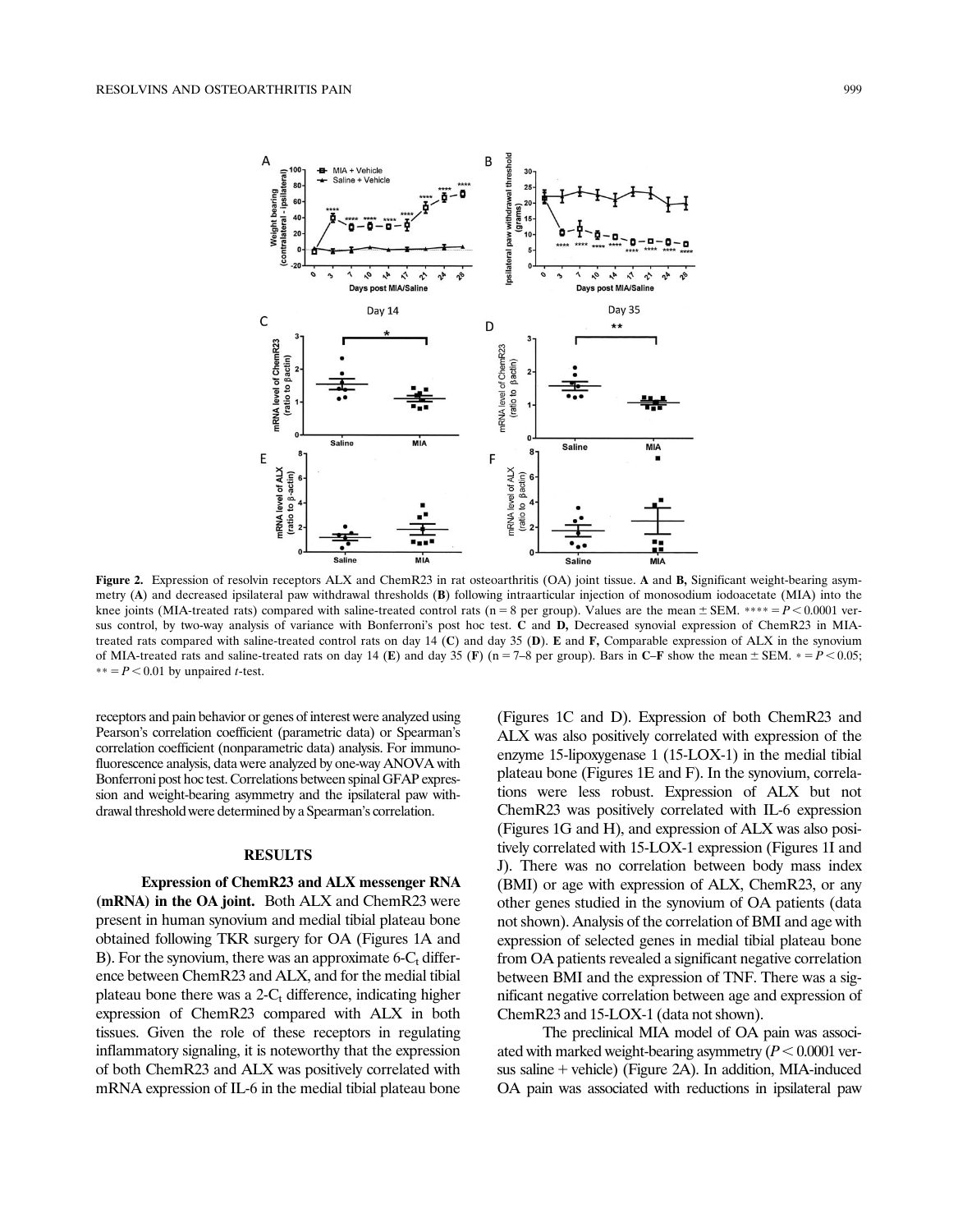

Figure 3. Correlations between synovial expression of ALX and markers of inflammation in rat synovium. Significant correlations between ALX expression and synovial expression of interleukin-1 $\beta$  (IL-1 $\beta$ ), tumor necrosis factor (TNF), and cyclooxygenase 2 (COX-2) on day 14 (A–C) and day 35 (D–F) in monosodium iodoacetate–treated rats ( $n = 7$ ) were found.

withdrawal thresholds  $(P < 0.0001$  versus saline + vehicle) (Figure 2B), as previously described (25). Consistent with the clinical data, synovium from saline-treated (control) rats expressed both ChemR23 and ALX (Figures 2C–F). There was a significant reduction in ChemR23 expression in the synovium at both the earlier (day 14) (Figure 2C) and later (day 35) (Figure 2D) time points in MIA-treated animals compared with saline-treated controls. Synovial expression of ALX was unaltered in MIA-injected rats compared to salinetreated rats at either time point studied (Figures 2E and F).

Consistent with the clinical data, there was a trend toward a correlation between ALX and IL-6 expression (results not shown) at 14 days after induction of the model  $(r = 0.6826, P = 0.0621)$ . At this time point, synovial ALX expression was correlated with IL-1 $\beta$ , TNF, and COX-2 expression (Figures 3A–C). At the later time point, synovial ALX expression was correlated with IL-1 $\beta$ , TNF, and COX-2 expression in the synovium (Figures 3D–F). There were no significant correlations between ALX expression and IL-6, IL-1 $\beta$ , TNF, and COX-2 expression in the synovium of control (saline-treated) rats (data not shown). There were no significant correlations between synovial expression of ChemR23 and IL-1 $\beta$ , TNF, and COX-2 in the MIA-induced model of OA at either time point (data not shown).

The number of ALX-positive and ChemR23 positive cells in the synovium was compared in the MIAtreated rats (day 28 after the MIA injection) and salinetreated controls. The number of DAPI-positive nuclei, ED1/CD68-positive cells, and the number of ALX-positive and ChemR23-positive cells in synovial sections was evaluated. The number of DAPI-positive cells was increased  $(P<0.01)$  in the synovium of rats with MIA-induced OA compared with saline-injected control rats (see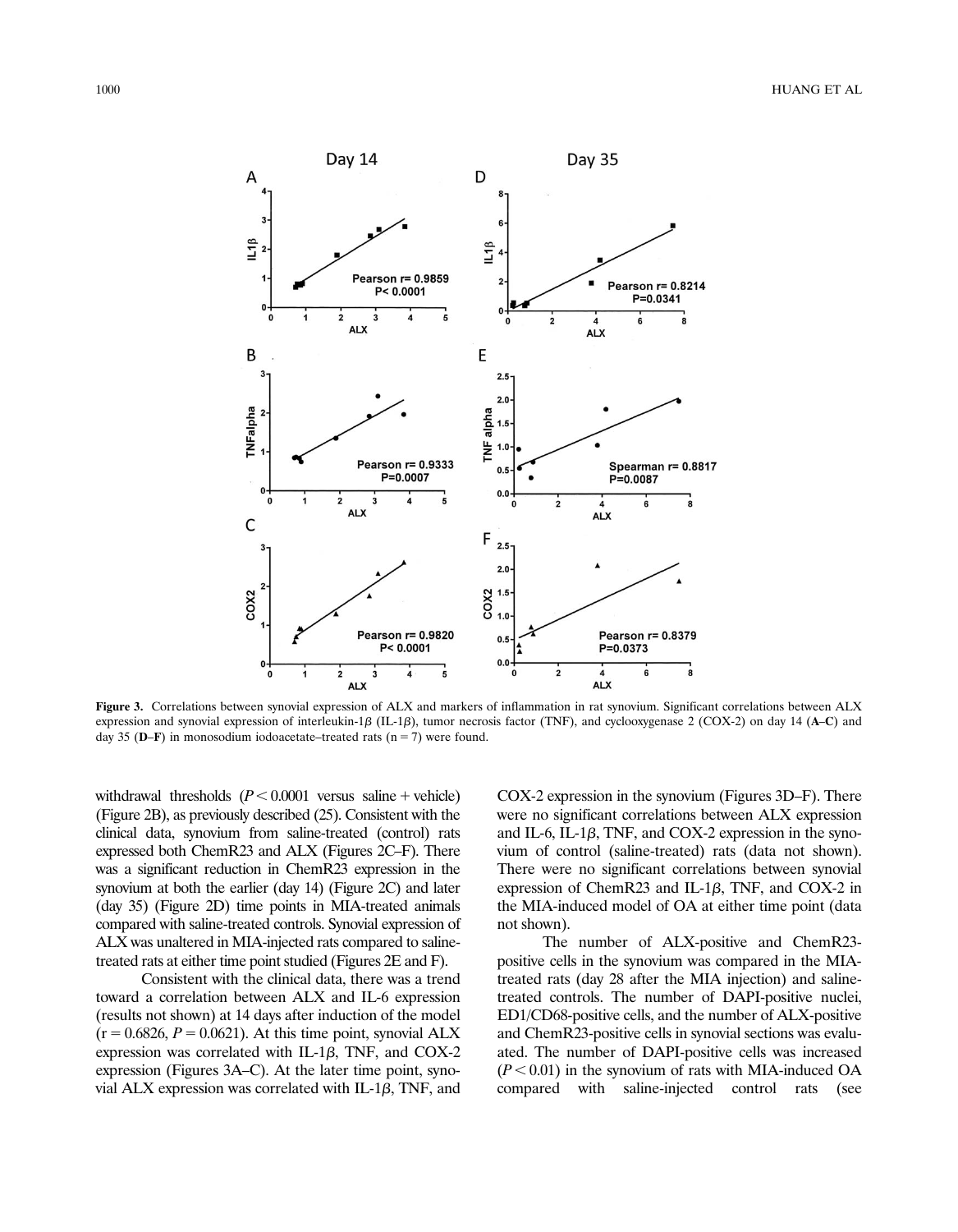

Figure 4. Inhibition of pain behavior by the D series resolvin precursor 17(R)-hydroxy-docosahexaenoic acid (17[R]-HDoHE). A and B, Attenuated weight-bearing asymmetry (A) and decreased ipsilateral hind paw withdrawal thresholds (B) 14 days after model induction in rats treated with monosodium iodoacetate (MIA) + 17(R)-HDoHE compared to MIA-injected vehicle-treated rats. Bars show the mean  $\pm$  SEM (n = 8 per group).  $\# \# = P < 0.01$ ;  $\# \# \# = P < 0.001$  versus saline + vehicle.  $* = P < 0.05$ ;  $** = P < 0.001$ ;  $*** = P < 0.0001$  versus MIA + vehicle, by twoway analysis of variance (ANOVA) with Bonferroni's post hoc test. C and D, Sustained inhibition of weight-bearing asymmetry (C) and decreased paw withdrawal thresholds (D) from day 14 to day 28 following repeated administration of 17(R)-HDoHE in rats treated with MIA compared with rats treated with MIA+ vehicle. Bars show the mean  $\pm$  SEM.  $* = P \lt 0.05$ ;  $** = P \lt 0.01$ ;  $*** = P \lt 0.0001$  versus MIA + vehicle, by two-way ANOVA with Bonferroni's post hoc test. E, Attenuated weight-bearing asymmetry in rats with medial meniscal transection (MNX)– induced osteoarthritis pain treated with repeated administration of  $17(R)$ -HDoHE compared with those treated with vehicle. Bars show mean  $\pm$ SEM.  $* = P \le 0.05$ ;  $* = P = 0.01$ ;  $* = P \le 0.001$  versus sham + vehicle.  $# = P \le 0.01$  versus MNX + vehicle, by two-way ANOVA with Bonferroni's post hoc test. F and G, Gradual return of weight-bearing asymmetry and decreased hind paw withdrawal thresholds within 7 days following cessation of 7-day treatment with 17(R)-HDoHE. Bars show the mean  $\pm$  SEM.  $\#H\#H = P \lt 0.001$ ;  $\#H\#H \neq P \lt 0.0001$  versus saline + vehicle.  $* = P < 0.05$ ;  $* = P < 0.01$ ;  $**** = P < 0.0001$  versus MIA + vehicle, by two-way ANOVA with Bonferroni's post hoc test. Values are the mean  $\pm$  SEM. EtOH = ethanol.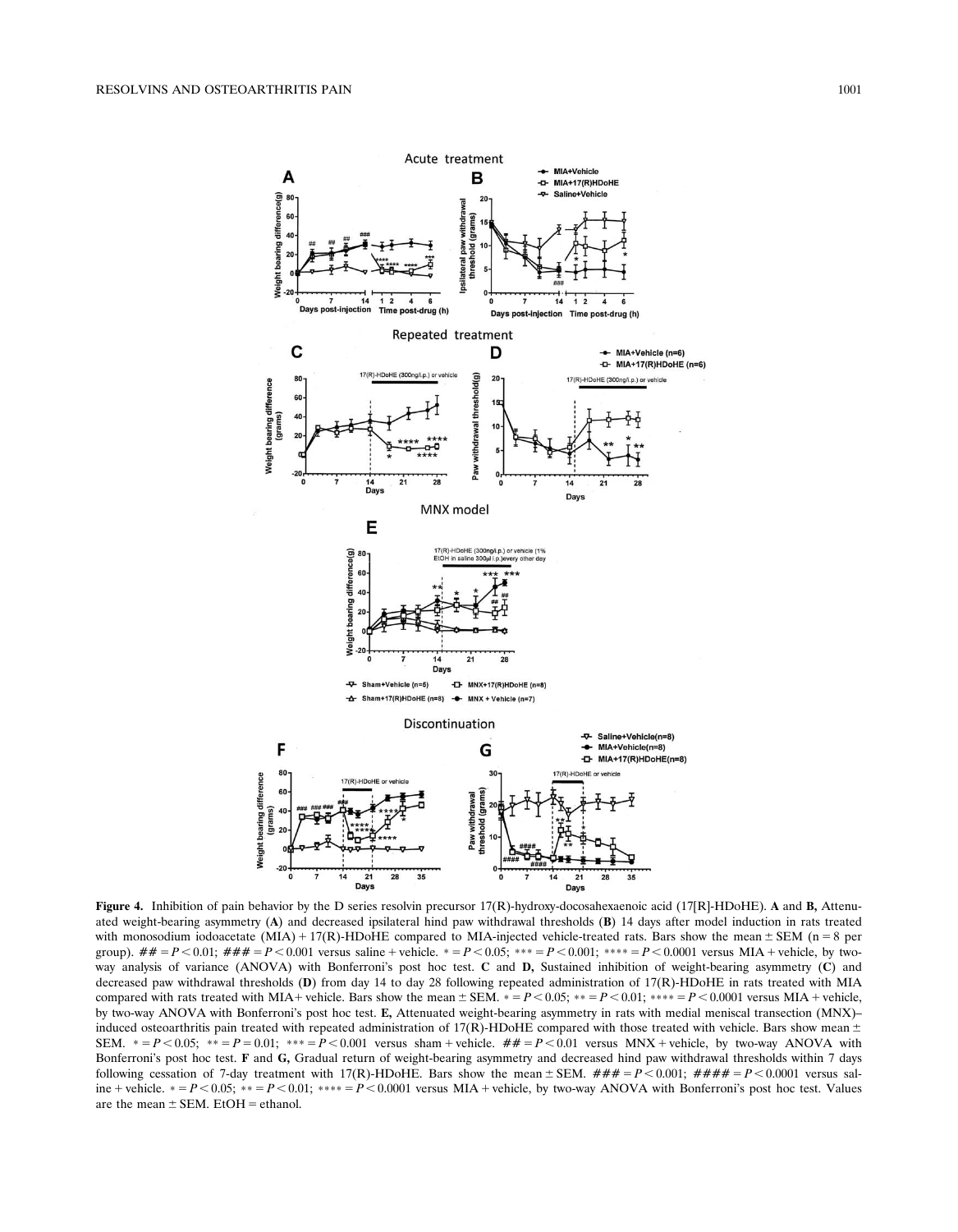

Figure 5. No alteration of osteoarthritis joint pathology by 17(R)-HDoHE (Res). A-C, Representative images of hematoxylin and eosin (H&E)–stained knee joint sections from rats treated with saline, MIA + vehicle (Veh), or MIA + 17(R)-HDoHE. A, Chondropathy. Bars = 500  $\mu$ m. B, Synovial inflammation. Bars = 100  $\mu$ m. C, Osteoclastogenesis. Bars = 100  $\mu$ m. Black arrows indicate areas of chondropathy and synovial inflammation; yellow arrows indicate osteoclastogenesis. D–G, Significant joint pathology at 28 days in rats treated with intraarticular injections of MIA compared with saline-treated rats. Repeated administration of 17(R)-HDoHE from day 14 to day 28 did not alter the chondropathy score  $(D)$ , synovial inflammation  $(E)$ , chondrocyte appearance  $(F)$ , or number of tartrate-resistant acid phosphatase (TRAP)–positive osteoclasts (G) in the MIA-treated rats. Bars show the mean  $\pm$  SEM.  $* = P < 0.05$ ;  $* = P < 0.01$ ;  $* * = P < 0.001$  by one-way ANOVA with Bonferroni's post hoc test (parametric data) or Kruskal-Wallis test with Dunn's post hoc test (nonparametric data). See Figure 4 for other definitions.

Supplementary Figures 1A and B, available on the *Arthritis* & Rheumatology web site at [http://onlinelibrary.wiley.com/](http://onlinelibrary.wiley.com/doi/10.1002/art.40001/abstract) [doi/10.1002/art.40001/abstract\)](http://onlinelibrary.wiley.com/doi/10.1002/art.40001/abstract). In addition, the number of ED1-positive cells (see Supplementary Figures 1A and C) was also increased in the rats with MIA-induced OA  $(P<0.005)$ , which is indicative of the likely infiltration of ED1-positive macrophages in this model. Despite the increase in the number of macrophages in the synovium of rats with MIA-induced OA pain, the number of ALXpositive and ChemR23-positive cells in the synovium was significantly reduced in MIA-treated rats compared with saline-treated rats (see Supplementary Figures 1A, D, and E)  $(P < 0.05$  for both ALX and ChemR23).

In order to confirm that the antibody staining was not attributable to autofluorescence, we conducted negative control experiments with omission of the primary

antibodies (see Supplementary Figure 2, available on the Arthritis & Rheumatology web site at [http://onlinelibrary.](http://onlinelibrary.wiley.com/doi/10.1002/art.40001/abstract) [wiley.com/doi/10.1002/art.40001/abstract](http://onlinelibrary.wiley.com/doi/10.1002/art.40001/abstract)), in which positively labeled cells were not evident either visually or by velocity analysis. We attempted colocalization experiments for ED1 positive cells and ALX and ChemR23, but unfortunately we were unable to obtain sufficient quality of staining when these antibodies were applied to synovial sections for analysis.

Reversal of MIA- and MNX-induced OA pain by the D series precursor  $17(R)$ -HDoHE. In a series of intervention studies, we evaluated the ability of systemic administration of 17(R)-HDoHE to reverse pain behavior in 2 models of OA. Systemic administration produced a pronounced and complete reversal of MIA-induced weightbearing asymmetry and restored ipsilateral paw withdrawal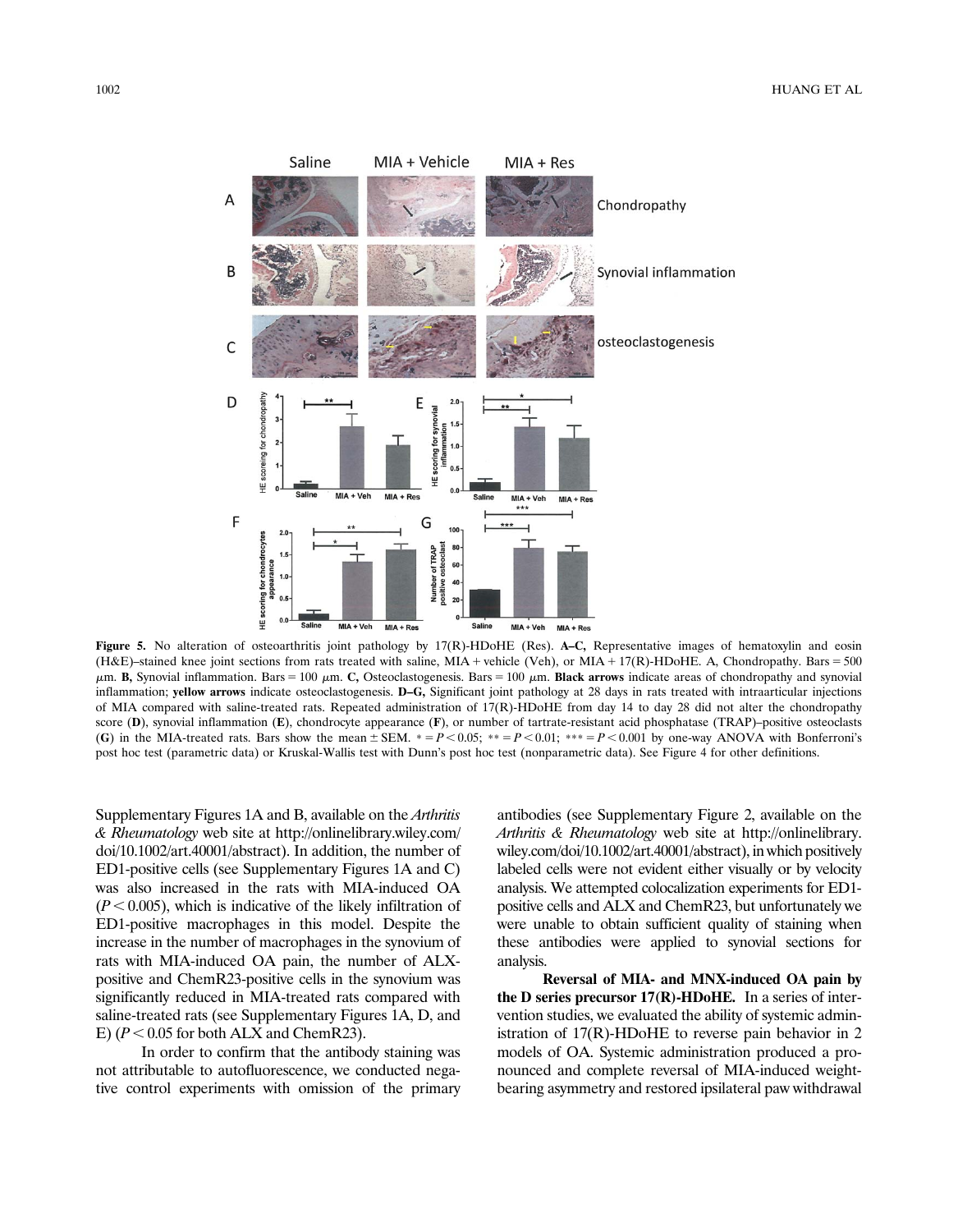

Figure 6. Expression of the resolvin receptors in the spinal cord. A and B, ChemR23 expression in the ipsilateral dorsal horn of the lumbar spinal cord (L3–L5) on day 14 (A) and day 35 (B) in MIA-treated rats compared with saline-treated rats. C and D, ALX expression in the ipsilateral dorsal horn of the lumbar spinal cord (L3–L5) on day 14 (C) and day 35 (D) in MIA-treated rats compared with saline-treated rats. Bars show the mean  $\pm$  SEM (n = 5–6 per group).  $* = P < 0.05$ ;  $* = P < 0.01$  by unpaired t-test. E, Anti-glial fibrillary acidic protein (GFAP) immunofluorescence in the ipsilateral L4 dorsal horn of the spinal cord 28 days following induction of the MIA model of OA pain, indicative of increased astrocyte reactivity. Repeated systemic treatment with 17(R)-HDoHE (300 ng every other day from day 14 to day 28 after model induction) resulted in a significant decrease in MIA-induced GFAP immunofluorescence. The boxed area shows the area evaluated for GFAP quantification. F, Quantification of GFAP fluorescence. Bars show the mean  $\pm$  SEM (n = 7–8 rats per group). \*\*\* =  $P$  < 0.001;  $\# = P$  < 0.05 by one-way ANOVA. G, Positive correlation between GFAP expression in the ipsilateral dorsal horn of the spinal cord and weight-bearing asymmetry in all of the treatment groups. H, Negative correlation between GFAP expression in the ipsilateral dorsal horn of the spinal cord and the paw withdrawal threshold in all of the treatment groups. See Figure 4 for other definitions.

thresholds toward control values at 1 hour after administration; these effects lasted for 6 hours (Figures 4A and B). Importantly, the inhibitory effects of  $17(R)$ -HDoHE on

both weight-bearing asymmetry and hind paw withdrawal thresholds were sustained following repeated administration of  $17(R)$ -HDoHE for 14 days (Figures 4C and D);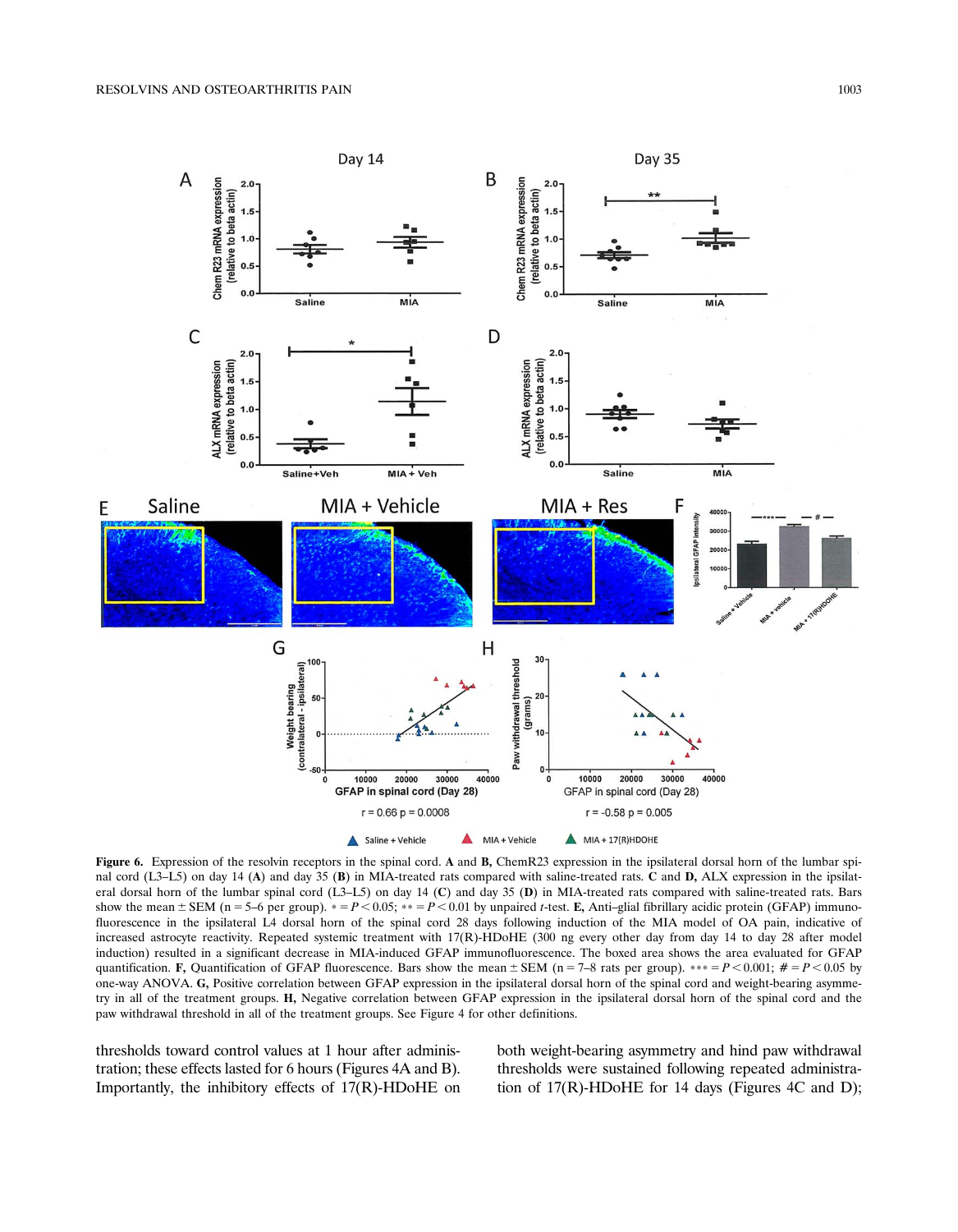there was no evidence of tolerance to this analgesic effect. To consolidate the evidence that these inhibitory effects of the resolvin precursor on MIA-induced pain behavior has translational relevance, the effects of  $17(R)$ -HDoHE on pain behavior were also evaluated in the MNX-induced model of OA. In this analysis, systemic administration of 17(R)-HDoHE (300 ng intraperitoneally every other day from day 14 after model induction) significantly halted further increases in MNX-induced weight-bearing asymmetry (Figure 4E).

The final series of pharmacologic experiments determined the extent to which 17(R)-HDoHE administration altered pain behavior once treatment had ceased. Following a 7-day treatment protocol with 17(R)-HDoHE (days 14–22 after MIA/saline injection), pain behavior was assessed for a further 13 days. It was evident that the analgesic effects of 17(R)-HDoHE were sustained over a short period of time once treatment had ceased, and then pain behavior returned to levels observed in saline-treated rats with MIA-induced OA pain (Figures 4F and G).

To further investigate the potential mechanisms underlying the effects of  $17(R)$ -HDoHE on OA-induced pain behavior, the effects of repeated treatment with 17(R)-HDoHE on joint pathology were determined (Figures 5A–C). Intraarticular injection of MIA was associated with a significant increase in chondropathy, synovitis, and chondrocyte appearance and increased numbers of subchondral osteoclasts (Figures 5D–G). Following repeated administration of 17(R)-HDoHE (300 ng in 300  $\mu$ l every other day from day 14 to day 28) there were no significant changes in any of these features of OA joint pathology (Figures 5D–G). Similarly, repeated treatment with 17(R)- HDoHE did not alter MNX-induced joint pathology (data not shown).

Spinal effects of 17(R)-HDoHE correlated with **behavioral analgesia.** Given the lack of effect of  $17(R)$ -HDoHE on joint pathology in 2 models of OA pain, we investigated potential spinal mechanisms underlying these effects. ChemR23 expression in the spinal cord on day 14 in MIA-treated rats was comparable with that in salinetreated controls (Figure 6A); however, expression was increased on day 35 in MIA-treated rats compared with saline-treated controls (Figure 6B). The expression of ALX in the ipsilateral dorsal horn of the spinal cord was increased in MIA-treated rats compared with salinetreated rats on day 14 (Figure 6C), while on day 35 there was no difference in spinal ALX expression between MIAtreated and saline-treated rats (Figure 6D).

We previously reported a significant increase in GFAP immunofluorescence, a marker for astrogliosis, in the spinal cord at later time points in the MIA-induced model of OA (25). Consistent with previous findings,

GFAP immunofluorescence was significantly increased in the ipsilateral dorsal horn (Figures 6E and F) but not the contralateral dorsal horn (data not shown) of MIA-treated rats that received vehicle, compared with saline-treated controls. Repeated systemic administration of 17(R)- HDoHE (300 ng in 300  $\mu$ l every other day from day 14 to day 28) significantly inhibited GFAP immunofluorescence in the ipsilateral dorsal horn of the spinal cord in MIAtreated rats, compared with vehicle-treated rats with MIAinduced OA pain (Figures 6E and F). Correlation analysis revealed that spinal GFAP expression was positively correlated with weight-bearing asymmetry (Figure 6G) and negatively correlated with ipsilateral paw withdrawal thresholds (Figure 6H).

Liquid chromatography tandem mass spectrometry (LC-MS/MS) quantitative analysis of resolvins and 17(R)-HdoHE. Plasma levels of 45 oxylipins, including arachidonic acid, RvD1, RvD2, and the precursor 17(R)- HDoHE were quantified 150 minutes following systemic administration of 17(R)-HDoHE in MIA-treated rats, vehicle-treated rats, and saline-treated controls. Levels of arachidonic acid were not altered by systemic administration of 17(R)-HDoHE (see Supplementary Figures 3A and D, available on the Arthritis & Rheumatology web site at [http://](http://onlinelibrary.wiley.com/doi/10.1002/art.40001/abstract) [onlinelibrary.wiley.com/doi/10.1002/art.40001/abstract](http://onlinelibrary.wiley.com/doi/10.1002/art.40001/abstract)). As expected at the time point studied, plasma levels of 17(R)- HDoHE were not altered following 17(R)-HDoHE pretreatment (see Supplementary Figures 3B and E), but levels of RvD2 were significantly increased in 17(R)-HDoHE– treated rats with MIA-induced OA compared with vehicletreated rats with MIA-induced OA (see Supplementary Figures 3C and F). Although there were no significant differences in the group data for plasma levels of RvD1, this lipid was detected in a larger number of samples following 17(R)- HDoHE treatment (5 of 8 samples) compared with those that received vehicle (3 of 8). Of the remaining oxylipins quantified, only 9-oxo-10E,12Z-octadecadienoic acid (9 oxoODE) and 13-oxoODE were significantly increased in the group of rats with MIA-induced OA treated with 17(R)- HDoHE compared with the group that received saline plus vehicle (data not shown).

#### DISCUSSION

Herein we report that the resolvin receptors ALX and ChemR23 are expressed at the mRNA level in both the synovium and tibial plateau of OA patients. ALX expression was positively correlated with expression of IL-6, which is a clinically relevant knee pain biomarker in patients with early OA and those with advanced-stage knee OA (30), and positively correlated with expression of 15-LOX-1, a key enzyme involved in D series resolvin generation, in both OA synovium and medial tibial plateau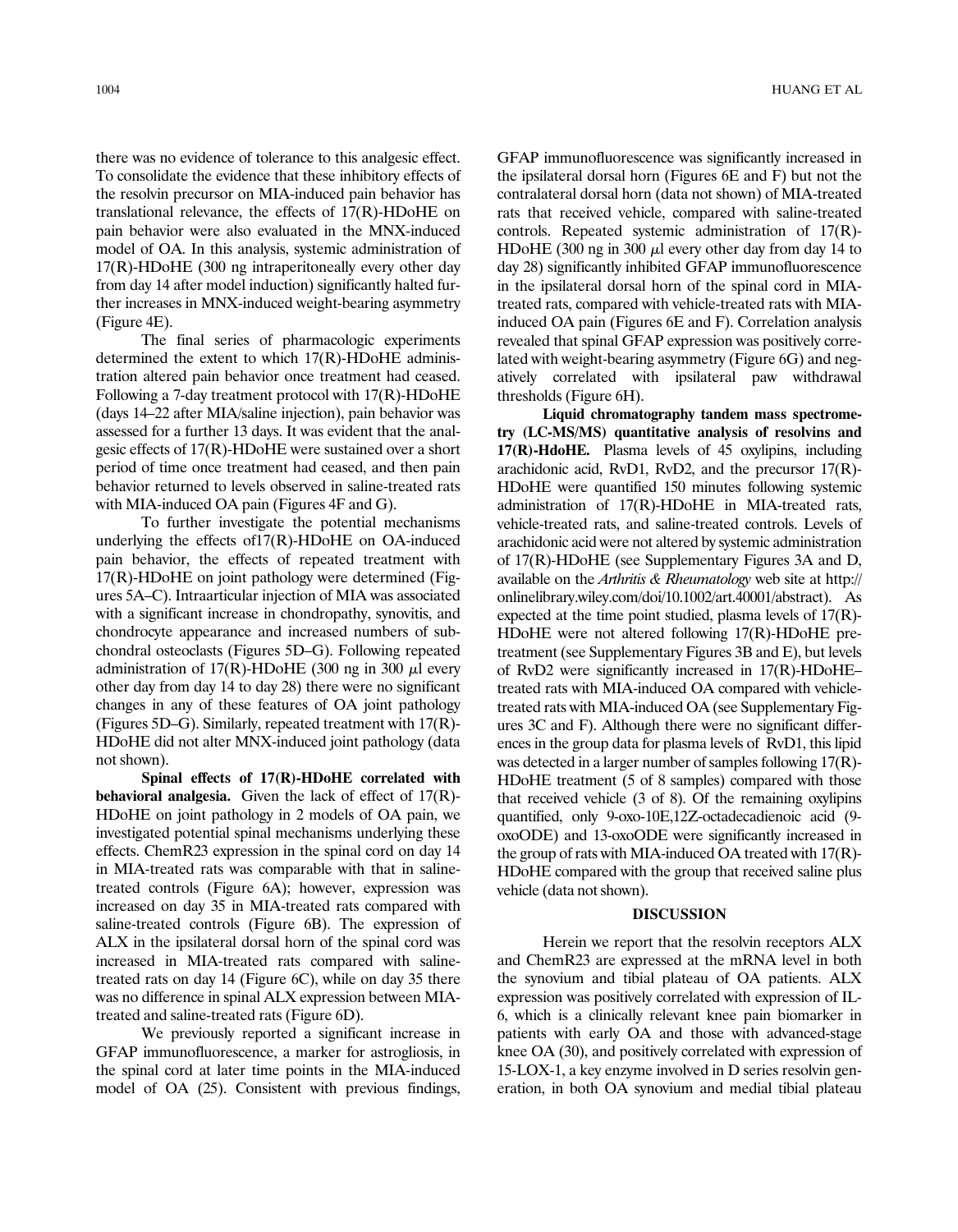bone. Associations between ChemR23, 15-LOX-1, and IL-6 expression were less consistent for both tissues. The enzyme 15-LOX-1 is involved in the biosynthesis of D series resolvins from DHA but not the production of E series resolvins from EPA; therefore, correlations between 15- LOX-1 and ChemR23 may reflect the more general role of 15-LOX-1 in inflammatory pathways. Although correlations between these inflammatory mediators and resolvin receptor expression do not necessarily reflect a causal relationship, they do support the need for further investigation of the role of the resolvin system in OA mechanisms. Due to the lack of availability of fresh non-OA knee synovium and tibial plateau bone, we were unable to evaluate whether expression of ALX and ChemR23 is altered in end-stage OA. To overcome this inevitable hurdle of clinical research, preclinical studies using well-established models of OA pain in the rodent were undertaken.

Both ALX and ChemR23 were present in control rat synovium at the early and late time points in the model of MIA-induced OA pain. The impact of this model of OA on the expression of these receptors differed. Expression of ChemR23 mRNA was reduced in the synovium at both the early and late time points in the MIA model of OA. In contrast, synovial expression of ALX mRNA in MIA-injected rats remained stable and comparable with levels in saline-treated rats at both time points in the model of MIA-induced OA pain. Synovial expression of ALX mRNA in the MIA-induced model of OA pain was positively correlated with key inflammatory genes (TNF, IL- $1\beta$ , IL-6, and COX-2), which is consistent with the presence of synovial inflammation in this model of OA pain, described herein and in previous studies (31–33), and the expression of ALX by neutrophils, macrophages, and fibroblast-like synoviocytes (34).

In addition to the findings of the gene expression studies, we also demonstrated an increased number of ED1-positive cells in the synovium of rats with MIAinduced pain compared with control rats, reflecting a likely increase in macrophage infiltration. These events were associated with a decrease in the number of ChemR23 positive and ALX-positive cells in the synovium of MIAtreated rats compared with controls. Thus, there was a consistent direction of effect for ChemR23 mRNA and protein. In contrast, ALX mRNA expression was not altered, but the numbers of ALX-positive cells were decreased in the synovium of MIA-treated rats, which may reflect posttranslational changes in this receptor.

Systemic administration of the D series resolvin precursor 17(R)-HDoHE produced robust inhibition of established pain behavior in both the chemically induced and surgically induced OA pain models. Systemic treatment with a single dose of 17(R)-HDoHE rapidly reversed

established weight-bearing asymmetry, and this reversal was evident 1 hour posttreatment and was sustained for 6 hours. LC-MS/MS analysis of plasma confirmed that this treatment significantly increased plasma levels of RvD2 and increased the number of samples in which RvD1 was detectable. The dose of 17(R)-HDoHE studied was based on the comprehensive pharmacologic evaluation of  $17(R)$ -HDoHE in a model of inflammatory arthritis (17). Consistent with this previous study, we observed that a very low dose of 17(R)-HDoHE has beneficial effects on pain behavior, and that repeated treatment with 17(R)-HDoHE has a sustained inhibitory effect on pain behavior over a 2 week period in both the chemically induced and surgically induced models of OA pain. Although there were subtle differences in the rapidity of onset and magnitude of the inhibitory effects of  $17(R)$ -HDoHE between the 2 models of OA pain, overall this treatment had a comparable inhibitory effect in the 2 models. Unlike opioid-based analgesics, sustained treatment with 17(R)-HDoHE did not lead to tolerance.

To further investigate the underlying mechanisms leading to the beneficial effects of 17(R)-HDoHE, the effects of repeated treatment on joint pathology were quantified in the model of MIA-induced pain. Consistent with previous studies (26,35–37) and the key clinical features of OA, the model of MIA-induced OA was associated with significant cartilage damage, synovial inflammation, and increased numbers of subchondral osteoclasts. Despite the robust analgesic effects of  $17(R)$ -HDoHE, this treatment did not alter any of the features of knee joint pathology. This was also the case in the model of MNX-induced OA pain and joint pathology. This observation is consistent with our demonstration that the numbers of ALX-positive cells were reduced in the synovium of rats with MIAinduced OA pain compared with saline-treated controls, which is likely to limit/reduce any possible effects of  $17(R)$ -HDoHE at this level. We previously showed that treatments that act to reduce osteoclast function can alter the progression of joint pathology under identical experimental conditions (29). Unlike RvE1, which can inhibit osteoclasts and bone resorption (38) and protects against bone loss (39,40), evidence for a role of RvD1 in bone modulation is sparse. It is feasible, however, that a higher dose of 17(R)-HDoHE may alter pathologic knee changes seen in these models of OA. Overall, our in vivo data demonstrate that 17(R)-HDoHE can robustly block pain behavior in the MIA model of OA in the face of overt joint damage and synovial inflammation.

Once treatment with 17(R)-HDoHE was stopped, pain behavior was blocked for an additional 5–7 days, suggesting that augmentation of the resolvin system has longerterm inhibitory effects on nociceptive signaling, which may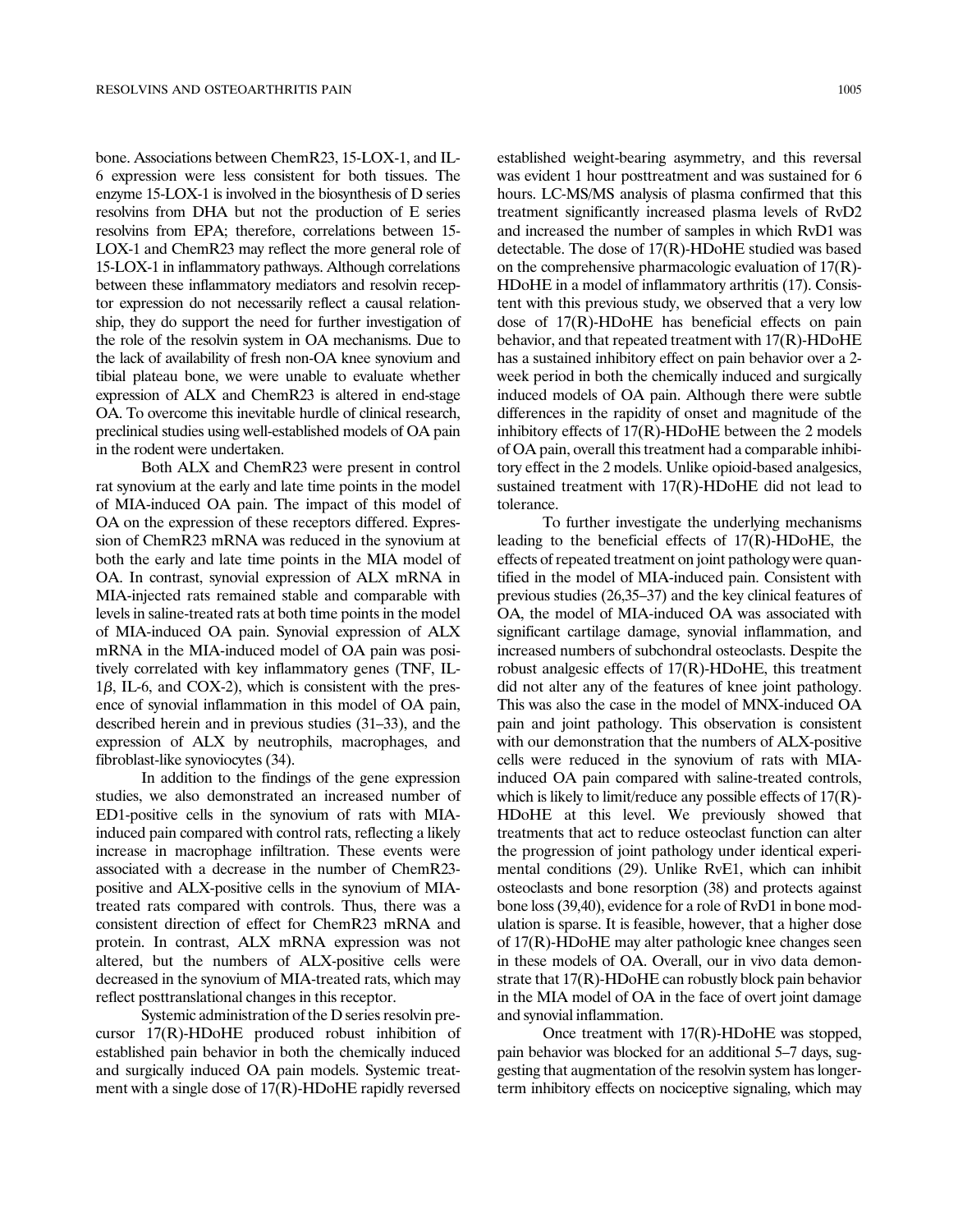represent alterations in both channel activity and signaling pathways. Chronic pain states are often associated with changes in the spinal signaling pathways and increased excitability of spinal neurones, coupled with increased activation of proinflammatory signaling pathways and changes in the activation state of microglia and astrocytes (41).

RvD1 is known to suppress TRPA-1, TRPV-3, and TRPV-4 channel activity in primary sensory fibers (18,21); therefore, systemic administration of 17(R)-HDoHE may act to reduce sensory nerve activity arising from the damaged knee joint. It is noteworthy that deletion of TRPA-1 attenuates joint pathology and pain behavior in the mouse model of MIA-induced OA (42). It is possible that 17(R)- HDoHE may still have effects at the level of the joint by activating ALX receptors on synovial cells and possibly reducing release of synovium-derived nerve sensitization factors such as NGF (43).

Direct spinal administration of RvD1 inhibited evoked pain behavior in models of acute and chronic pain (18,21,22); similarly, spinal administration of 17(R)-HDoHE attenuated inflammation-induced mechanical hypersensitivity (22). Although the spinal mechanisms underlying the effects of RvD1 are not fully established, common pathways implicated include reductions in TNF release (22) and inhibition of ERK signaling (21). In the current study, immunohistochemical analysis revealed that both ChemR23 and ALX expression in the ipsilateral dorsal horn of the spinal cord is either increased or unaltered in rats with MIA-induced OA pain compared with that in saline-treated controls at the 2 time points studied, providing a putative spinal site of action for the resolvins in this model of OA. It is possible that  $17(R)$ -HDoHE may still have effects at the level of the joint by activating ALX receptors on synovial cells and possibly reducing release of synovium-derived nerve sensitization factors such as NGF (43).

We previously demonstrated a significant increase in GFAP immunofluorescence, indicative of astrogliosis and a marker of central sensitization, in the ipsilateral dorsal horn of the spinal cord at later time points in the model of MIA-induced OA pain (25). In the current study, repeated treatment with 17(R)-HDoHE from day 14 onward resulted in significant blockade of spinal astrogliosis in the model of MIA-induced OA pain at the later time point (day 28 after induction of the model), and spinal GFAP expression at this time was correlated with pain behavior. We previously showed that post mortem knee chondropathy scores are significantly and positively correlated with human spinal GFAP mRNA expression (26), confirming the clinical relevance of these spinal markers of central sensitization.

Astrogliosis is associated with numerous models of chronic pain (for review, see ref. 44) and is a proposed switch in the transition from acute to chronic pain mechanisms  $(45)$ . The ability of  $17(R)$ -HDoHE to inhibit spinal astrogliosis in preclinical models of OA, along with the clinical associations between joint damage and spinal GFAP expression, supports the need for further investigation of the therapeutic potential of the D series resolvin pathway. The mechanisms by which  $17(R)$ -HDoHE inhibits astrogliosis may arise as a result of direct effects (although there is little evidence to date) or indirect effects on the spinal signaling pathways that lead to astrogliosis. In particular, activated microglia in the spinal cord play a fundamental role in the development of chronic pain mechanisms and are known to be activated 14–28 days following induction of the MIA model of OA (25), coinciding with the increase in expression of ALX in the ipsilateral spinal cord reported herein.

Microglia are known to express ALX (46,47), and activation of microglia in models of chronic pain states, including OA, is associated with increased levels of pERK  $(48)$ , a known spinal target of  $17(R)$ -HDoHE  $(21)$ . In addition, the antiinflammatory and pro-resolution molecule lipoxin  $A_4$  also signals through ALX (49), and increases in ALX expression seen in the spinal cord in the MIA model may indicate an enhanced antiinflammatory role of lipoxin A<sub>4</sub>.

The results of this series of experiments demonstrate that receptors for both D series and E series resolvins are expressed at multiple sites within the human OA joint, and that the precursor for the D series resolvins reduced OA pain behavior and a key marker of central sensitization (astrocyte activation) associated with chronic pain. These effects, which were not subject to tolerance, at least over a 2-week period of treatment, likely arise from modulation of both nociceptive input arising from the arthritic joint and modulation of central nociceptive processing. Our findings support the need for further investigation of the therapeutic potential of this new class of analgesics for the treatment of OA pain. Future work could address whether combination treatments that use both  $17(R)$ -HDoHE and an E series resolvin precursor such as hydroxy-eicosapentaenoic acid would produce superior analgesic efficacy and potential disease-modifying properties via the modulation of both resolvin signaling systems.

## ACKNOWLEDGMENTS

We thank the Nottingham University Hospitals NHS Trust Biobank and all of the individuals who consented to provide synovium and medial tibial plateau tissue samples following total knee replacement surgery.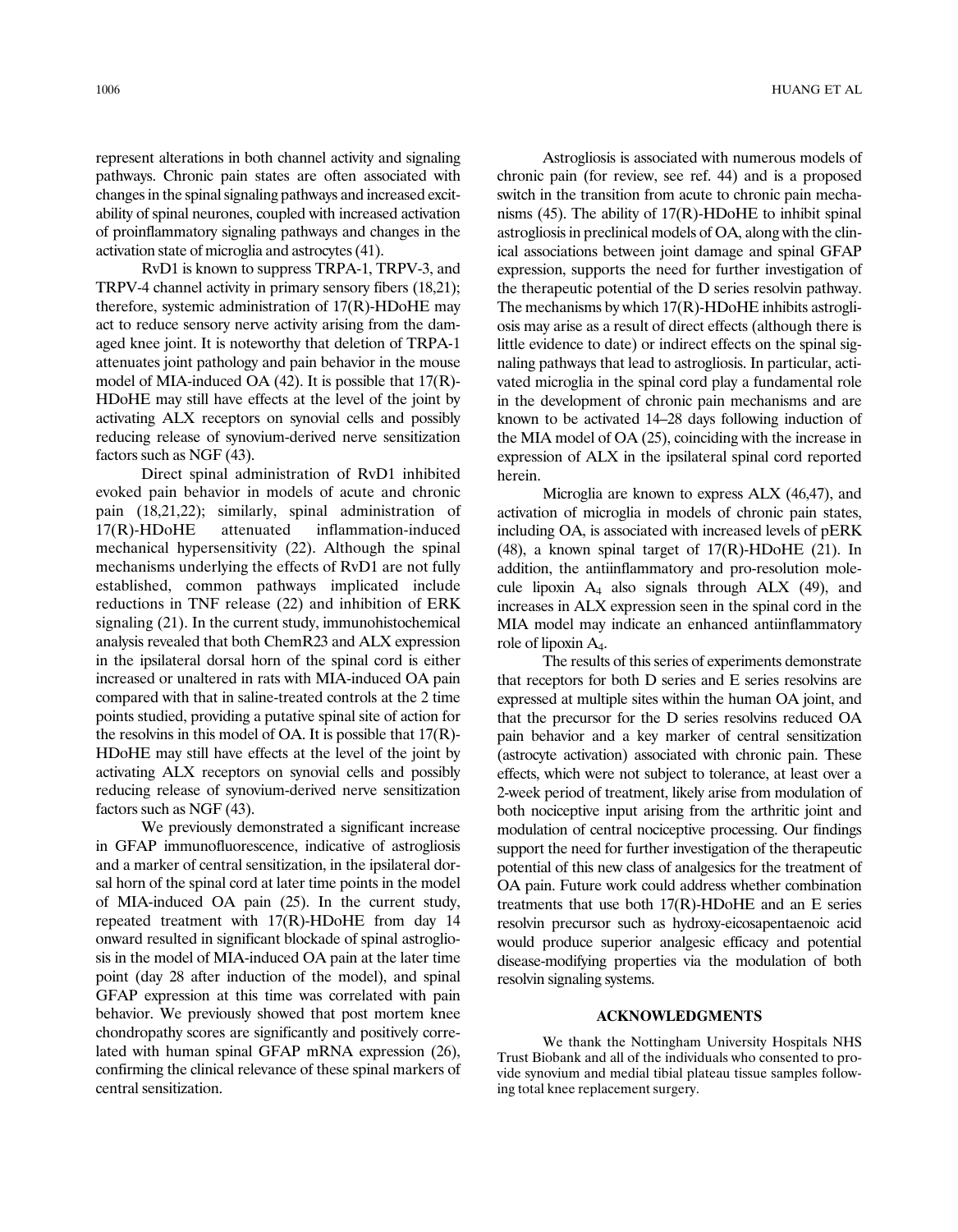#### AUTHOR CONTRIBUTIONS

All authors were involved in drafting the article or revising it critically for important intellectual content, and all authors approved the final version to be published. Drs. Burston and Chapman had full access to all of the data in the study and take responsibility for the integrity of the data and the accuracy of the data analysis.

Study conception and design. Huang, Burston, Mapp, Bennett, Ravipati, Pousinis, Barrett, Scammell, Chapman.

Acquisition of data. Huang, Burston, Li, Ashraf, Mapp, Ravipati.

Analysis and interpretation of data. Huang, Burston, Li, Ashraf, Bennett, Ravipati, Pousinis, Barrett, Scammell, Chapman.

### REFERENCES

- 1. Glyn-Jones S, Palmer AJ, Agricola R, Price AJ, Vincent TL, Weinans H, et al. Osteoarthritis. Lancet 2015;386:376–87.
- 2. Karsdal MA, Bay-Jensen AC, Lories RJ, Abramson S, Spector T, Pastoureau P, et al. The coupling of bone and cartilage turnover in osteoarthritis: opportunities for bone antiresorptives and anabolics as potential treatments? Ann Rheum Dis 2014;73:336–48.
- 3. Murray CJ, Vos T, Lozano R, Naghavi M, Flaxman AD, Michaud C, et al. Disability-adjusted life years (DALYs) for 291 diseases and injuries in 21 regions, 1990-2010: a systematic analysis for the Global Burden of Disease Study 2010. Lancet 2012; 380:2197–223.
- 4. Felson DT, Chaisson CE, Hill CL, Totterman SM, Gale ME, Skinner KM, et al. The association of bone marrow lesions with pain in knee osteoarthritis. Ann Intern Med 2001;134:541–9.
- 5. Arendt-Nielsen L, Skou ST, Nielsen TA, Petersen KK. Altered central sensitization and pain modulation in the CNS in chronic joint pain. Curr Osteoporos Rep 2015;13:225–34.
- 6. Dakin H, Gray A, Fitzpatrick R, Maclennan G, Murray D, the KAT Trial Group. Rationing of total knee replacement: a costeffectiveness analysis on a large trial data set. BMJ Open 2012;2: e000332.
- 7. Serhan CN, Hong S, Gronert K, Colgan SP, Devchand PR, Mirick G, et al. Resolvins: a family of bioactive products of omega-3 fatty acid transformation circuits initiated by aspirin treatment that counter proinflammation signals. J Exp Med 2002;196:1025–37.
- 8. Serhan CN, Clish CB, Brannon J, Colgan SP, Chiang N, Gronert K. Novel functional sets of lipid-derived mediators with antiinflammatory actions generated from omega-3 fatty acids via cyclooxygenase 2-nonsteroidal antiinflammatory drugs and transcellular processing. J Exp Med 2000;192:1197–204.
- 9. Krishnamoorthy S, Recchiuti A, Chiang N, Yacoubian S, Lee CH, Yang R, et al. Resolvin D1 binds human phagocytes with evidence for proresolving receptors. Proc Natl Acad Sci U S A 2010;107:1660–5.
- 10. Dalli J, Winkler JW, Colas RA, Arnardottir H, Cheng CY, Chiang N, et al. Resolvin D3 and aspirin-triggered resolvin D3 are potent immunoresolvents. Chem Biol 2013;20:188–201.
- 11. Chiang N, Fredman G, Backhed F, Oh SF, Vickery T, Schmidt BA, et al. Infection regulates pro-resolving mediators that lower antibiotic requirements. Nature 2012;484:524–8.
- 12. Arita M, Bianchini F, Aliberti J, Sher A, Chiang N, Hong S, et al. Stereochemical assignment, antiinflammatory properties, and receptor for the omega-3 lipid mediator resolvin E1. J Exp Med 2005;201:713–22.
- 13. Arita M, Ohira T, Sun YP, Elangovan S, Chiang N, Serhan CN. Resolvin E1 selectively interacts with leukotriene B4 receptor BLT1 and ChemR23. J Immunol 2007;178:3912–7.
- 14. Serhan CN, Petasis NA. Resolvins and protectins in inflammation resolution. Chem Rev 2011;111:5922–43.
- 15. Ji RR, Xu ZZ, Strichartz G, Serhan CN. Emerging roles of resolvins in the resolution of inflammation and pain. Trends Neurosci 2011;34:599–609.
- 16. Sungjae Yoo, Lim JY, Hwang SW. Resolvins: endogenouslygenerated potent painkilling substances and their therapeutic perspectives. Curr Neuropharmacol 2013;11:664–76.
- 17. Lima-Garcia JF, Dutra RC, da Silva K, Motta EM, Campos MM, Calixto JB. The precursor of resolvin D series and aspirin-triggered resolvin D1 display anti-hyperalgesic properties in adjuvant-induced arthritis in rats. Br J Pharmacol 2011;164:278–93.
- 18. Bang S, Yoo S, Yang TJ, Cho H, Kim YG, Hwang SW. Resolvin D1 attenuates activation of sensory transient receptor potential channels leading to multiple anti-nociception. Br J Pharmacol 2010;161:707–20.
- 19. Bang S, Yoo S, Yang TJ, Cho H, Hwang SW. 17(R)-resolvin D1 specifically inhibits transient receptor potential ion channel vanilloid 3 leading to peripheral antinociception. Br J Pharmacol 2012;165:683–92.
- 20. Xu ZZ, Berta T, Ji RR. Resolvin E1 inhibits neuropathic pain and spinal cord microglial activation following peripheral nerve injury. J Neuroimmune Pharmacol 2012;8:37–41.
- 21. Xu ZZ, Zhang L, Liu T, Park JY, Berta T, Yang R, et al. Resolvins RvE1 and RvD1 attenuate inflammatory pain via central and peripheral actions. Nat Med 2010;16:592–7.
- 22. Abdelmoaty S, Wigerblad G, Bas DB, Codeluppi S, Fernandez-Zafra T, El-Awady el-S, et al. Spinal actions of lipoxin A4 and 17(R) resolvin D1 attenuate inflammation-induced mechanical hypersensitivity and spinal TNF release. PloS One 2013;8:e75543.
- 23. Feng QX, Feng F, Feng XY, Li SJ, Wang SQ, Liu ZX, et al. Resolvin D1 reverses chronic pancreatitis-induced mechanical allodynia, phosphorylation of NMDA receptors, and cytokines expression in the thoracic spinal dorsal horn. BMC Gastroenterol 2012;12:148.
- 24. Tang H, Liu Y, Yan C, Petasis NA, Serhan CN, Gao H. Protective actions of aspirin-triggered (17R) resolvin D1 and its analogue, 17R-hydroxy-19-para-fluorophenoxy-resolvin D1 methyl ester, in C5a-dependent IgG immune complex-induced inflammation and lung injury. J Immunol 2014;193:3769–78.
- 25. Sagar DR, Burston JJ, Hathway GJ, Woodhams SG, Pearson RG, Bennett AJ, et al. The contribution of spinal glial cells to chronic pain behaviour in the monosodium iodoacetate model of osteoarthritic pain. Mol Pain 2011;7:88.
- 26. Mapp PI, Sagar DR, Ashraf S, Burston JJ, Suri S, Chapman V, et al. Differences in structural and pain phenotypes in the sodium monoiodoacetate and meniscal transection models of osteoarthritis. Osteoarthritis Cartilage 2013;21:1336–45.
- 27. Sagar DR, Nwosu L, Walsh DA, Chapman V. Dissecting the contribution of knee joint NGF to spinal nociceptive sensitization in a model of OA pain in the rat. Osteoarthritis Cartilage 2015;23:906–13.
- 28. Erhuma A, Salter AM, Sculley DV, Langley-Evans SC, Bennett A. Prenatal exposure to a low protein diet programmes disordered regulation of lipid metabolism in the ageing rat. Am J Physiol Endocrinol Metab 2007;292:1702–14.
- 29. Sagar DR, Ashraf S, Xu L, Burston JJ, Menhinick MR, Poulter CL, et al. Osteoprotegerin reduces the development of pain behaviour and joint pathology in a model of osteoarthritis. Ann Rheum Dis 2014;73:1558–65.
- 30. Shimura Y, Kurosawa H, Sugawara Y, Tsuchiya M, Sawa M, Kaneko H, et al. The factors associated with pain severity in patients with knee osteoarthritis vary according to the radiographic disease severity: a cross-sectional study. Osteoarthritis Cartilage 2013;21:1179–84.
- 31. Hulejova H, Baresova V, Klezl Z, Polanska M, Adam M, Senolt L. Increased level of cytokines and matrix metalloproteinases in osteoarthritic subchondral bone. Cytokine 2007;38:151–6.
- 32. Venn G, Nietfeld JJ, Duits AJ, Brennan FM, Arner E, Covington M, et al. Elevated synovial fluid levels of interleukin-6 and tumor necrosis factor associated with early experimental canine osteoarthritis. Arthritis Rheum 1993;36:819–26.
- 33. Alvarez-Soria MA, Herrero-Beaumont G, Moreno-Rubio J, Calvo E, Santillana J, Egido J, et al. Long-term NSAID